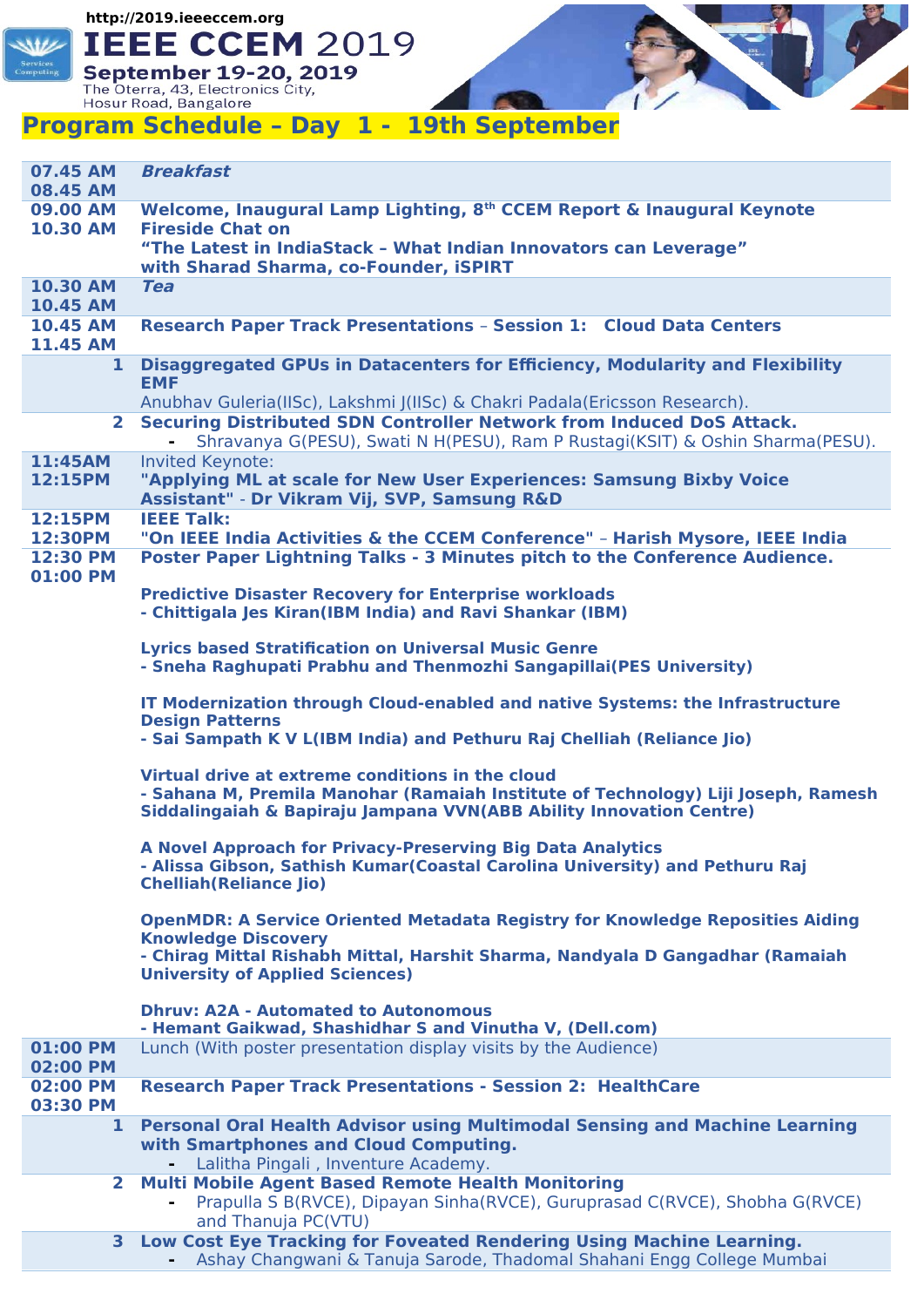## **http://2019.ieeeccem.orgIEEE CCEM 2019 September 19-20, 2019** The Oterra, 43, Electronics City, Hosur Road, Bangalore **03:30 PM Tea 03:45 PM 03:45 PM** Two 90 Minute Lightning Tutorials in Parallel **05:15 PM Track 1 "Growing businesses through technical innovation for growth of data, modernization of applications & secure data dissemination" - Andrew Haschka, VMware Track 2 "Automated machine learning - How is Machine Learning used for Machine Learning" - Dev Nadgir, Microsoft 05:15 PM Tea 05:30 PM 05:30 PM Student Project Showcase Inaugural Keynote 06:00 PM Topic: "Innovating in Undergrad Engineering Projects" Prof Sajal K Das, Missouri University 06:00 PM Top six Student Project showcase Proof-of-Concept presentations (3 min each) 06:30 PM & Best Student Project Showcase prizes announcement 06:30 PM Student Project Showcase (At respective tables) 07:30 PM 07:30 PM Dinner onwards**

## **Program Schedule – Day 2 - 20th September 2019**

## **Morning Sessions**

| 07:45 AM<br>08:45 AM        | <b>Breakfast</b>                                                                                                                                                                                                       |
|-----------------------------|------------------------------------------------------------------------------------------------------------------------------------------------------------------------------------------------------------------------|
| 09:00 AM<br>09:30 AM        | <b>Research Students Symposium</b>                                                                                                                                                                                     |
| 09:30 AM<br><b>11:00 AM</b> | <b>Research Short Paper Track Presentations - Two parallel tracks - 15 min each</b>                                                                                                                                    |
|                             | <b>Track 1 Cloud, AI and Data Center</b>                                                                                                                                                                               |
| 1.                          | <b>Predictive Analytics for Storage Management Using Time-Series Forecasting</b><br><b>Techniques</b><br>Rishika Kedia and Vijay Patidar, IBM                                                                          |
|                             | 2 Cache Characterization of Workloads in a Microservice Environment<br>Sanjith Athlur, Nishant Sondhi, Sachit Batra, Subramaniam Kalambur & Dinkar<br>Sitaram, PESU.                                                   |
| 3 <sup>1</sup>              | <b>Cyber Resiliency Automation Using Blockchain</b><br>Pradeep Chandrashekar(IBM), Tanishq Harman(NIT), P. Mahadevan(NIT),<br>Krishnendu Mukherjee(IIT), Sreekrishnan Venkiteswaran(IBM) and Sougata<br>Mukherjea(IBM) |
| 4                           | <b>Outcome Classification in Cricket Using Deep Learning</b><br>Rohit Kumar, Janet Barnabas, Santha Devi, NIT Thiruchirapalli                                                                                          |
|                             | 5 Intelligent Meters for Urban Domestic Water Consumption<br>Shubham Phal, Girish Rao Salanke N S, Shobha G and Prapulla S B, RVCE                                                                                     |
| <b>Track 2</b>              | <b>Analytics, Applications and Security</b>                                                                                                                                                                            |
| $\mathbf{1}$                | <b>Deep Learning in Practice: Guidelines for Model Selection</b><br>Ganesan Ramachandran (Philips) and Vedant Bhatia (Indraprastha Institute of<br>Information Technology).                                            |
| $\overline{2}$              | <b>Compressing Closed Frequent Item sets with Controlled Information Loss</b><br>Pavitra Bai S, Ravi Kumar and Narendra B K, BGS Institute of Technology                                                               |
| 3 <sup>1</sup>              | <b>Hash Based Integrity Verification for Vehicular Cloud Environment</b><br>Nayana Hegde and Sunilkumar Manvi, HKBKCE                                                                                                  |
| 4                           | <b>An Efficient Two Factor Authentication Scheme Providing Secure</b>                                                                                                                                                  |